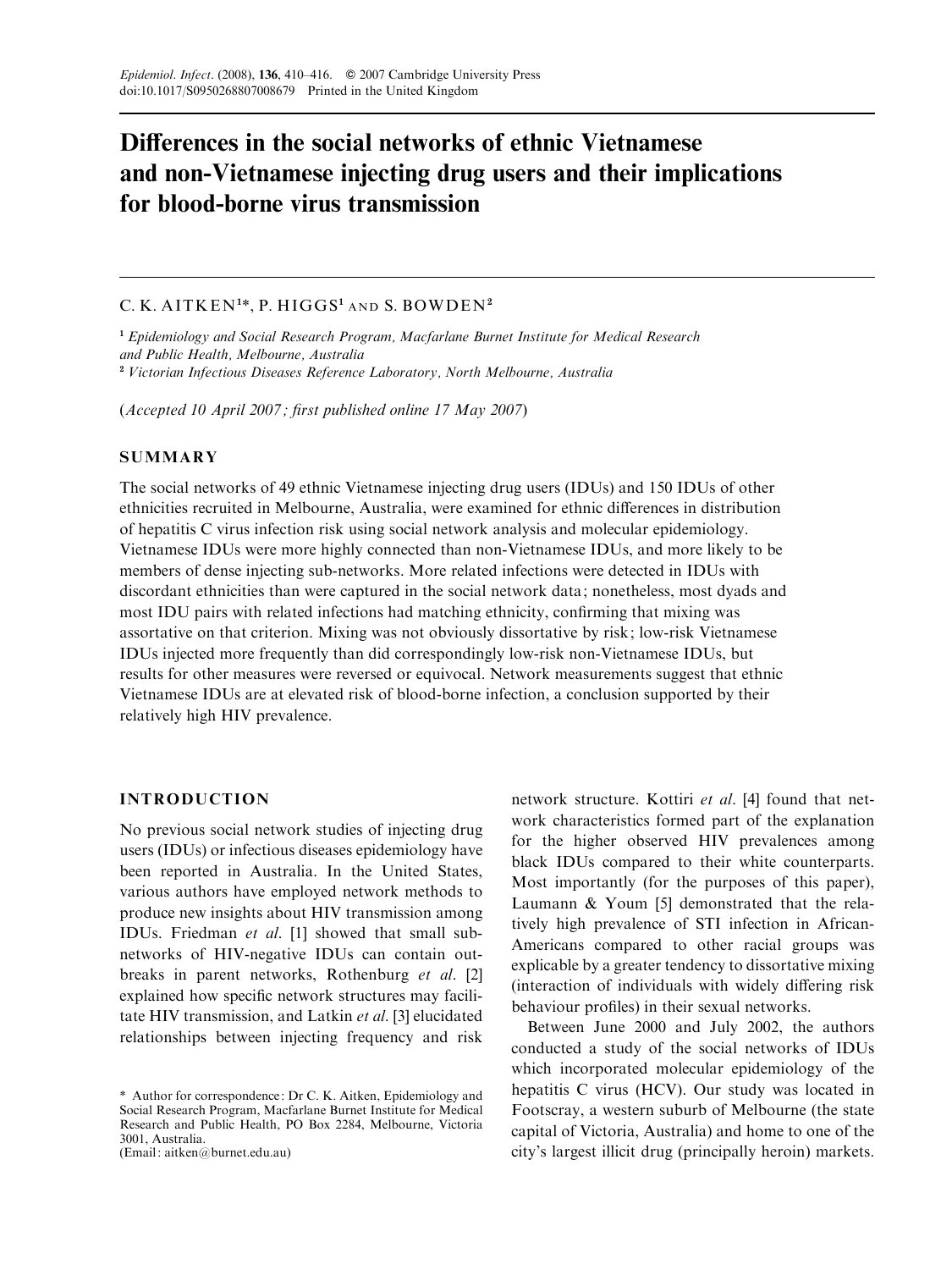Footscray has a diverse ethnic makeup, the largest ethnic group being Vietnamese immigrants who began arriving in Australia in the mid-1970s and their children, many of whom retain a strong ethnic identity despite living in Australia for most or all of their adult lives. Ethnic Vietnamese in Australia are particularly vulnerable to involvement with illicit drugs [6], and are over-represented in opioid treatment [7] and heroin-related arrest statistics [8]. In Footscray, Vietnamese IDUs comprise a substantial and relatively visible subset of the area's IDUs.

Our aims were to:

- . compare patterns of HCV infection in ethnic Vietnamese IDUs and IDUs of other ethnicities (non-Vietnamese);
- . compare the social networks of Vietnamese IDUs and non-Vietnamese IDUs in terms of local structure and distribution of risk behaviour for bloodborne virus (BBV) infection;
- test whether the pattern described by Laumann & Youm [5] of assortative mixing (interaction between individuals of similar risk profile) with respect to ethnicity, but dissortative mixing with respect to risk behaviour for infection acquisition, holds true for the ethnic Vietnamese minority in our study group.

#### METHODS

Between September 2001 and July 2002, 199 IDUs completed an extensive questionnaire covering their personal and behavioural characteristics, and were asked to describe members of their injecting network and introduce them to us. Network members were defined as people who had injected drugs with the interviewee, at the same time and in the same location, at least once during the previous 6 months. Pairs of IDUs in which one named the other, and/or the reverse, as an injecting partner are termed dyads; sets of IDUs in which each has reported injecting with at least two others are termed 3-cliques. Dyad and clique membership by Vietnamese and non-Vietnamese IDUs was used to evaluate whether mixing was assortative by ethnicity.

To test whether dissortative mixing with respect to risk behaviour existed in our ethnic Vietnamese relative to non-Vietnamese IDUs, we first assessed risk on the basis of four variables that have been shown to be strongly associated with heightened risk of BBV infection in previous studies and/or are logical risk factors. Our proxies for risk were duration of injecting [9, 10], frequency of injection (in the month prior to interview) [11, 12], frequency of needle-sharing (in the 6 months prior to interview) [13, 14], and finally number of injecting partners (in the month prior to interview; analogous to Laumann & Youms' number of sexual partners). We selected Vietnamese IDUs who reported low levels of each behaviour frequency or characteristic (arbitrarily determined by sorting IDUs on each proxy variable and selecting, as near as possible, the low third), then non-Vietnamese IDUs who reported injecting frequency in the same range, calculated the mean for each individual's network members' aggregated risk behaviour, and finally compared the overall means for Vietnamese and non-Vietnamese IDUs.

Venous or fingerprick blood samples were collected from 198 IDUs. All samples were tested for the presence of HCV RNA by the Cobas Amplicor HCV test (Roche, Branchburg, NJ, USA); PCR-positive blood samples were genotyped by a reverse-phase hybridization line probe assay (LiPA, Versant HCV genotype assay; Bayer, Tarrytown, NY, USA) as previously described [15] Sequencing was carried out on the PCR product using ABI PRISM<sup>TM</sup> Dye Terminator Cycle Sequencing Ready Reaction Kit (PE Applied Biosystems, Foster City, CA, USA) and the genotype obtained was compared to the LiPA result for each sample. Core sequences (307–328 bp, depending on genotype) were grouped according to genotype and phylogenetic analysis was performed using the PHYLIP package [16]. Genetic distances for each pair of virus samples were calculated using DNAdist; SEQBOOT was used to estimate the statistical significance of the clusters based on sets of genotype-specific sequence data. HCV infections were identified as significantly related if their bootstrap value was  $\geq 70\%$  [17].

All data were entered into a relational FileMaker Pro 5 database (Claris, Santa Clara, CA, USA) for ongoing management. Network measurements were made using UCINET [18] and exported to SPSS, in which all statistical analyses were carried out. For more details of our research methods, see Aitken et al. [19].

## RESULTS

Of 199 interviewed IDUs, 49 were Vietnamese and 150 non-Vietnamese. In univariate comparisons of means, Vietnamese IDUs were significantly younger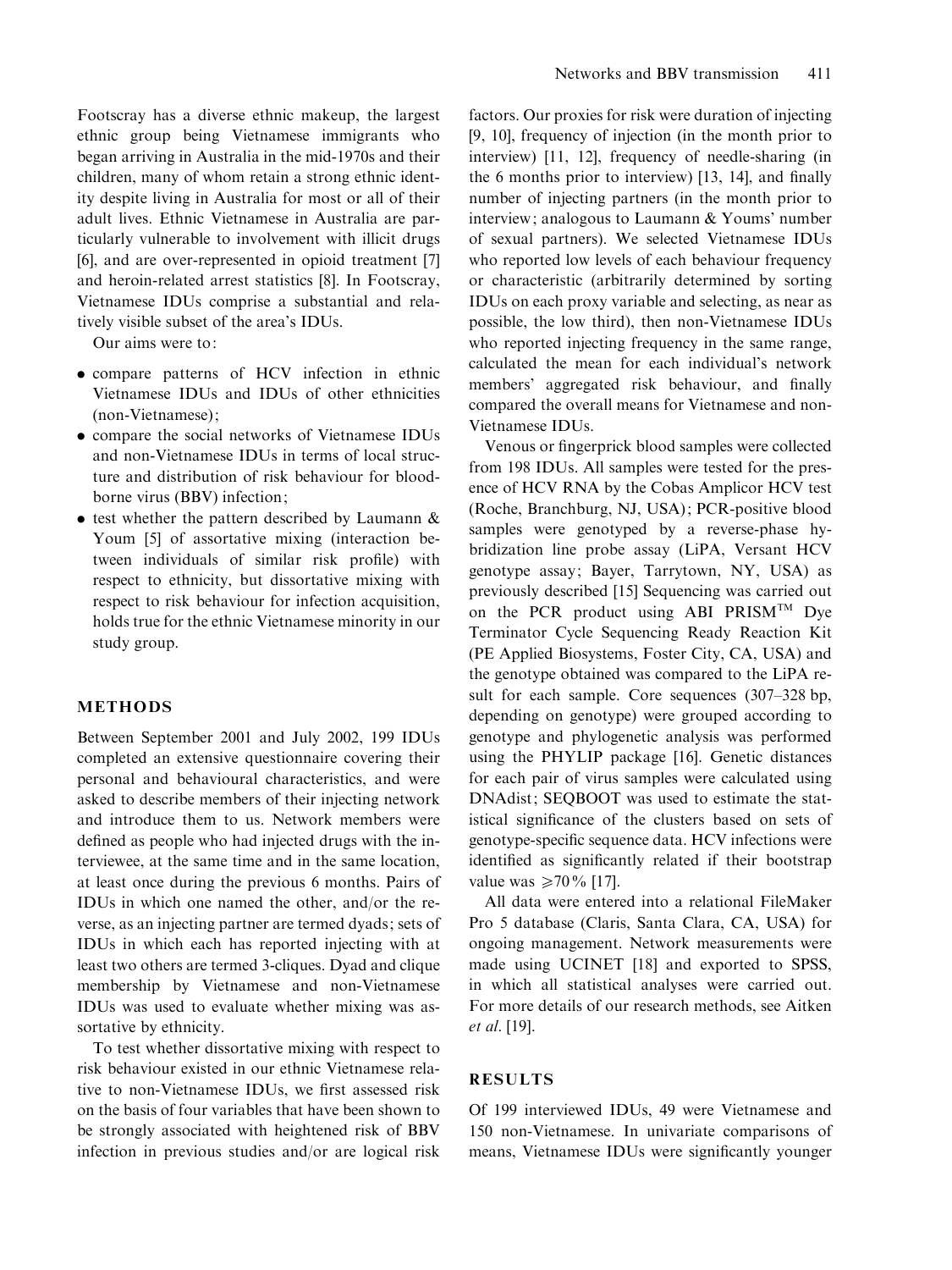| Ethnic<br>combinations | No. of pairs with related<br>HCV infections $(\% )$ | No. of injecting<br>dyads $(\% )$ | OR (95% CI)    |  |
|------------------------|-----------------------------------------------------|-----------------------------------|----------------|--|
| Viet–Viet              | 8(11.9)                                             | 163(28.2)                         | $0.3(0.1-0.8)$ |  |
| Viet-non-Viet          | 14(20.9)                                            | 39(6.8)                           | $3.6(1.7-7.4)$ |  |
| Non-Viet-non-Viet      | 45 $(67.2)$                                         | 375(650)                          | $1.1(0.6-2.0)$ |  |
| Total                  | 67 (100)                                            | 577 (100)                         |                |  |

Table 1. Dyadic relationships and related HCV infection pairings by ethnicity

Viet, Vietnamese; OR, Odds ratio; CI, confidence interval.

than non-Vietnamese IDUs  $(26.7 \text{ vs. } 31.0 \text{ years}; 95\%$ CI for difference  $-6.3$  to  $-2.3$ ). A higher proportion of non-Vietnamese than Vietnamese participants were living in transient accommodation or other uncertain circumstances, or on the street  $(41.3\% \text{ vs. } 26.5\% - a)$ difference of only weak statistical significance;  $P = 0.06$ .

#### Network measures

In total, 197 of our participants were members of one large connected component containing 577 dyadic relationships. The remaining two IDUs (both of Australian ethnicity) were isolates – they did not nominate any other interviewed IDUs as network members (injecting partners), and were nominated by none. Overall, 70. 4% of people nominated as injecting partners by study participants were ultimately interviewed.

The 49 ethnic Vietnamese IDUs nominated more network members than did the 150 non-Vietnamese  $(5.4 \text{ vs. } 4.3, 95\% \text{ CI for difference } 0.2-1.8)$ , and more of their members were interviewed (4.2 vs. 2. 9, 95% CI for difference 0. 5–2. 0). As a result, mean degree (the average number of injecting links per IDU) is significantly greater for Vietnamese than non-Vietnamese participants  $(8.0 \text{ vs. } 5.6)$ 95% CI for difference 0. 9–4. 0), denoting a higher level of connectedness than among the non-Vietnamese.

Given the higher mean degree for Vietnamese participants just described, we expected to find a relatively high number of dense sub-networks involving IDUs of Vietnamese ethnicity. Of 109 3-cliques discernible in the network, 26 (23. 9%) are Vietnameseonly, 53  $(48.6\%)$  non-Vietnamese-only, and 30 (27. 5%) mixed; thus Vietnamese IDUs are involved in over 50% of all 3-cliques in the network, a significantly higher percentage than expected on the basis of their proportion in the study group  $(24.6\%; \text{OR } 3.2)$ , 95% CI 1.9-5.5).

#### Prevalences of HCV and exposure

Forty-four of 49 (89. 8%) ethnic Vietnamese IDUs were anti-HCV-positive, vs. 128/149 non-Vietnamese (86. 5%); 39/48 (81. 3%) Vietnamese and 100/141 non-Vietnamese (70. 9%) had detectable HCV RNA. Eight samples from non-Vietnamese IDUs and one from a Vietnamese IDU could not be tested for HCV RNA. Neither comparison of prevalence across Vietnamese and non-Vietnamese IDUs produced a significant difference (OR 1.44,  $95\%$  CI 0.5-5.2; OR 1. 8, 95% CI 0. 8–4. 5 respectively).

## Molecular epidemiology

Phylogenetic analysis identified three clusters (two pairs and a septuplet) of related infections that included Vietnamese and non-Vietnamese IDUs; they can be broken down into  $(2+7!/5!2!)$  23 discrete IDU pairs (combinations of two), involving five Vietnamese and six non-Vietnamese IDUs. Fourteen of those 23 pairs with related HCV infections contain a Vietnamese and a non-Vietnamese IDU. Although it is obvious that injecting relationships across the ethnic divide must have existed for these related infections to occur, none of the 14 injecting relationships involving IDUs of discordant ethnicities (or indeed, the remaining nine involving IDUs of matching ethnicities) implied by the molecular data was validated by our social network data. In particular, none of the five Vietnamese IDUs nominated any of the six non-Vietnamese IDUs with related HCV infections as injecting partners, nor did the reverse occur. Table 1 provides comparative data on dyadic relationships and related HCV infection pairings by ethnicity.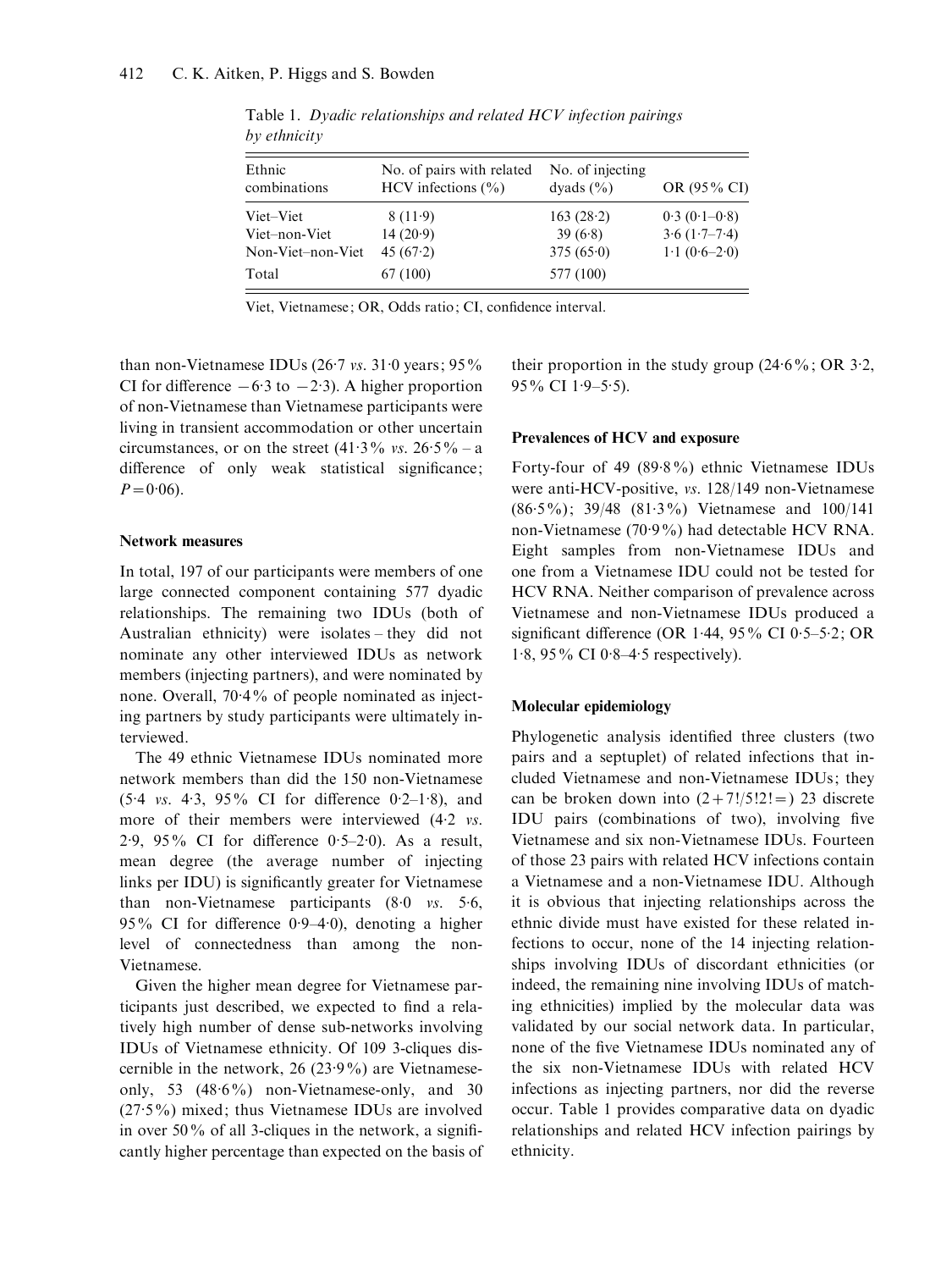|                                         | Means |          |                             |
|-----------------------------------------|-------|----------|-----------------------------|
| Variable                                | Viet  | Non-Viet | $95\%$ CI for<br>difference |
| Frequency of injecting, past month      | 46.6  | 27.3     | $2.5$ to $36.1$             |
| Duration of injecting (years)           | $5-1$ | 8.4      | $-6.0 \text{ to } -0.8$     |
| No. injecting partners, past month      | 5.2   | 5.6      | $-3.6$ to 2.9               |
| Needle-sharing frequency, past 6 months | 0.8   | $3-1$    | $-6.2$ to 1.6               |

Table 2. Comparisons of the risk behaviours of network members of low-risk Vietnamese and low-risk non-Vietnamese participants

Viet, Vietnamese; CI, Confidence interval.

Table 1 shows that Vietnamese–non-Vietnamese IDUs account for a significantly higher proportion of related HCV infections (detected via molecular epidemiology) than of dyads (mapped from IDUs' self-reported injecting relationships). Conversely, many fewer Vietnamese–Vietnamese related infections were detected than expected from the number of Vietnamese–Vietnamese social dyads mapped. Note that  $93.2\%$  of injecting dyads, and  $79.1\%$  of pairs of related infections, consist of IDUs of concordant racial/ethnic group, thus – along with the clear ethnic divisions in clique membership reported earlier – confirming that mixing is highly assortative with respect to ethnicity in this group of injectors.

#### Risk behaviour

On average, Vietnamese IDUs had been injecting drugs for fewer years than non-Vietnamese IDUs (6. 4 vs. 11.5 years, 95% CI for difference  $-7.0$  to  $-3.2$ ); however, Vietnamese IDUs were injecting much more frequently on average than their non-Vietnamese counterparts in the month prior to interview (49. 2 vs. 35.6 times, 95% CI for difference 0.9-26.4). Vietnamese IDUs were injecting with a significantly larger mean number of HCV PCR-positive (i.e. potentially infectious) network members than non-Vietnamese IDUs (2.9 vs. 1.9, 95% CI for difference  $0.4 - 1.6$ .

Duration of injecting, frequency of injecting, frequency of needle-sharing, and number of injecting partners were used to test whether mixing with respect to risk behaviour was dissortative (low-risk mixing with high-risk) in our Vietnamese IDUs relative to non-Vietnamese participants. Table 2 contains comparison data.

Table 2 shows that the mean reported injecting frequency of the network members of Vietnamese

IDUs who themselves reported low injecting frequency  $\left($  < 12 times in the month prior to interview, compared to the median of 30) was significantly greater than that reported by the network members of non-Vietnamese IDUs reporting injecting frequency in the same range. That pattern was reversed with respect to duration of injecting – the durations reported by the network members of Vietnamese IDUs who had been injecting for  $\leq$ 3 years (compared to a median of 8. 1 years) were significantly shorter on average than those reported by network members of non-Vietnamese IDUs. No significant difference existed between the ethnic groups in the number of injecting partners reported in the past month by low-risk IDUs ('low' meaning two or fewer partners in the months prior to interview, compared to the overall median of five). No difference was detected in mean reported frequencies of needle-sharing for the network members of low-risk individuals (not surprising as 63% of interviewees reported no needle-sharing in the 6 months prior to interview).

#### DISCUSSION

A relatively high level of interconnectedness is not an unusual finding for a geographically concentrated group of recent immigrants and their offspring [20–22]. Our Vietnamese IDUs were part of a large, established ethnic minority community, and we employed two Vietnamese-speaking researchers – one of whom was also ethnically Vietnamese – to recruit and interview them. Thus, the significantly higher mean degree (number of injecting links) per Vietnamese IDU may be partly due to our focus on this IDU subgroup and their geographical 'loyalty' relative to non-Vietnamese IDUs, who were more likely to be living in transient accommodation. Opposing that interpretation is the fact that the proportions of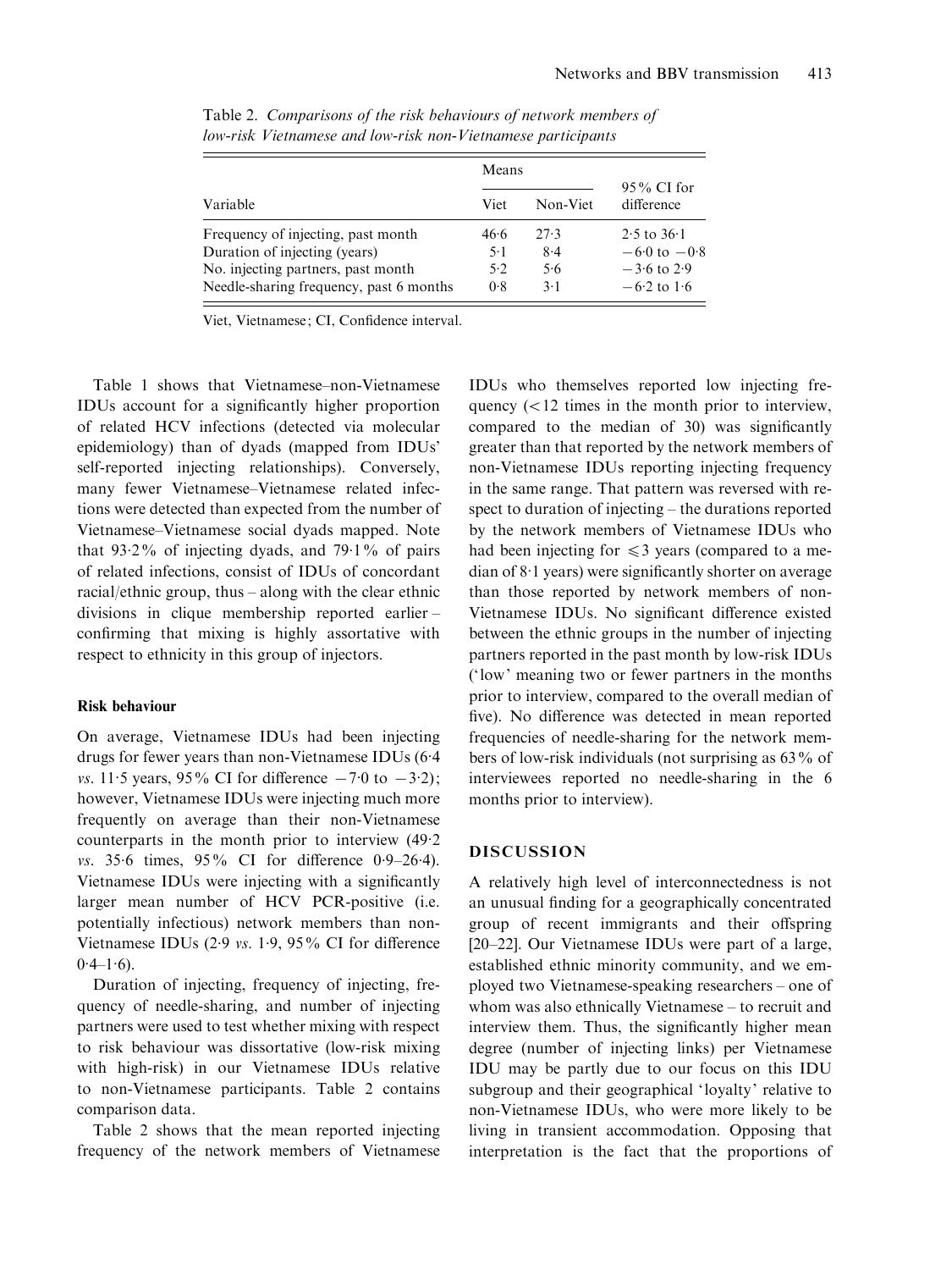network members nominated by Vietnamese and non-Vietnamese IDUs who were actually interviewed were not significantly different, suggesting that the higher numbers of network members of Vietnamese IDUs both nominated and interviewed were not artificially influenced by our research methods. The logical corollary of higher mean degree in a network of IDUs is greater opportunity for infectious disease transmission; the lack of a statistically significant difference between HCV prevalences for Vietnamese and non-Vietnamese IDUs in this study may be a result of the high overall prevalence of HCV exposure among Australian IDUs, meaning very large participant numbers are required to demonstrate significant differences between ethnic groups. HIV prevalence was not measured in our study, but a study of a group of Vietnamese IDUs that overlapped ours [23] produced an HIV prevalence of 2. 4%, much higher than the rates of 0. 9–1. 4% typically found in Australian IDUs of unspecified or mixed ethnicities [24]. Vietnamese IDUs are overrepresented in Victorian HIV notification data; of IDUs diagnosed with HIV between January 1999 and March 2003, 41% (14/34) were born in Vietnam, while the proportion of Vietnameseborn in the Victorian community was  $1.5\%$  [25, 26]. It is possible, when combined with denser social network ties, the higher rates of injecting frequency reported by our Vietnamese IDUs (and especially by low-risk Vietnamese IDUs), while insufficient to significantly inflate already very high HCV prevalences, are nonetheless responsible for their high HIV prevalence relative to non-Vietnamese IDUs.

With respect to mixing and ethnicity, our data mirror the findings of Kottiri et al. [4] and are in line with the assortative mixing described by Laumann & Youm [5] in that our participants overwhelmingly chose injecting partners of the same broad racial/ ethnic category. Over 90% of injecting dyads were comprised of Vietnamese–Vietnamese or non-Vietnamese–non-Vietnamese IDUs, as were nearly 80% of IDU pairs with related infections; membership of 3-cliques (dense network sub-regions) were similarly strongly divided along ethnic lines. Our network data suggest – although undermined somewhat by the phylogenetic data – that avenues for transmission of HCV infections across this ethnic division are rare. No occurrences of genotypes 6a or 7a (highly characteristic South-East Asian genotypes) in non-Vietnamese participants, which would have signalled transmission across the ethnic divide, were observed. Highly assortative mixing by ethnicity means that BBV infections are likely to remain within each ethnic group.

There are two possible explanations for the mismatch between the proportions of Vietnamese–non-Vietnamese injecting dyads and related infections. The first is that third parties not included in our research may have provided a pathway for the virus rather than there being any direct transmission between our participants. Slightly fewer than 30% of the network members nominated by our participants were not interviewed, so it is likely that at least 150 dyadic injecting relationships remained hidden from us. An alternative explanation is that these HCV transmissions could have occurred when Vietnamese and non-Vietnamese IDUs injected together as part of a heroin transaction. (It is common for an IDU seeking a large amount of heroin to be introduced by a street dealer to a higher-level supplier in return for a small share, which is injected communally immediately after purchase. Four of the five Vietnamese IDUs known to have injected with non-Vietnamese IDUs were engaged in selling heroin when recruited.) Such interactions are usually brief, involving little social interaction above that required to complete the transaction, and infrequently repeated; thus the likelihood of seller or buyer including the other as an injecting network member is small. This hypothesis is supported by the relatively small proportion of social dyads that included a Vietnamese and non-Vietnamese IDU. The mismatch between related infections and dyads with discordant ethnicities seems to confirm that much more social (injecting) interaction was taking place between Vietnamese and non-Vietnamese IDUs than we were able to capture.

It should be remembered that our data are incomplete on three fronts. Not all of the IDUs nominated as injecting partners were interviewed (77. 8% and 67. 4% of nominees of Vietnamese and non-Vietnamese participants respectively), and there were undoubtedly cases in which interviewed IDUs were nominated as injecting partners but not sufficiently well identified to enable dyads to be confirmed. In addition, phylogenetic analysis can only determine the statistical likelihood of relatedness of two HCVs, not identify the source of transmission; thus, while two participating IDUs can be deemed to carry a related HCV infection, one or both may have been infected by a non-interviewed third party, or by a participant with whom an injecting relationship existed but could not be recorded for study purposes.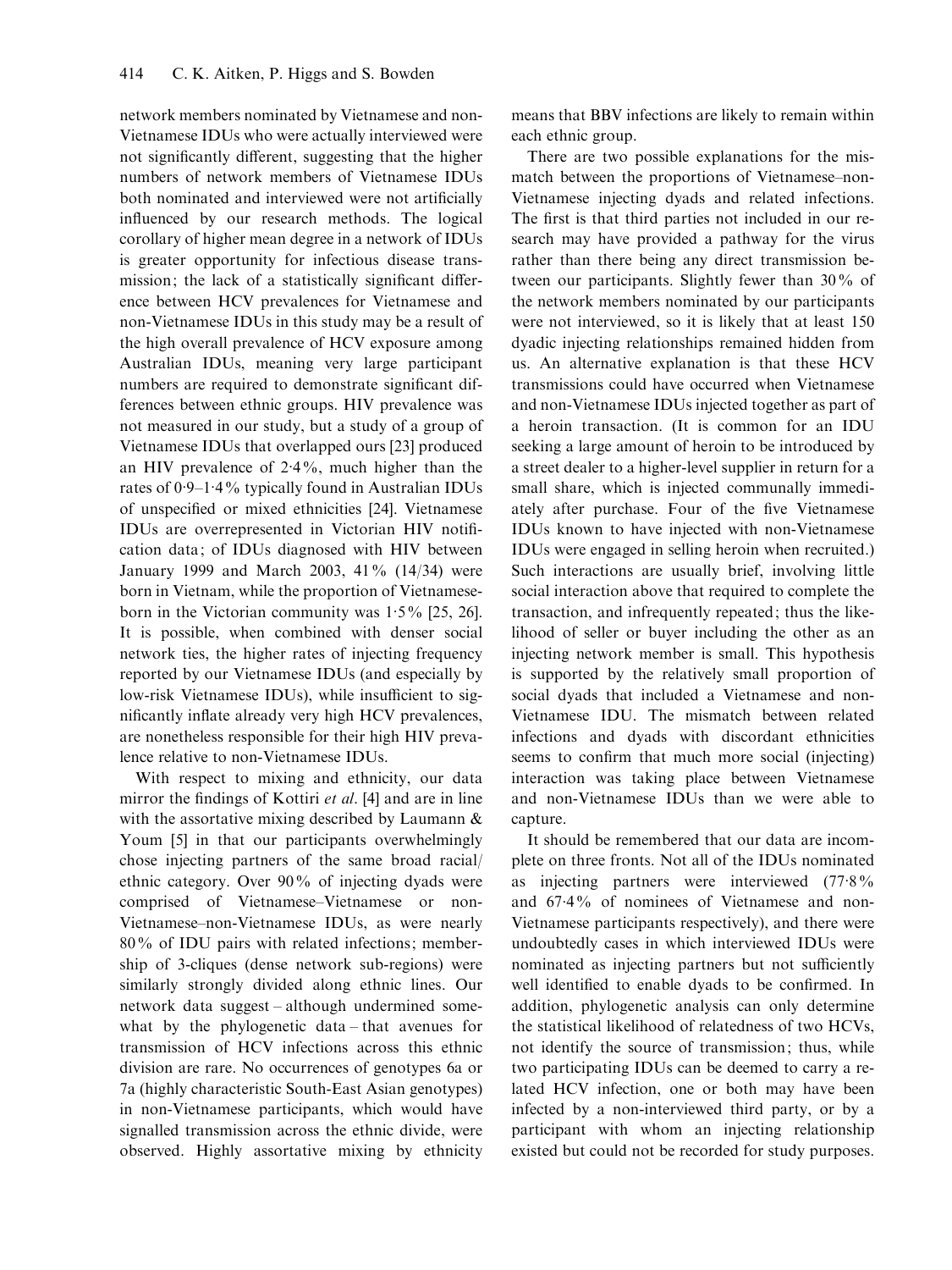A further limitation of our study is that, being a network study, no attempt was made at sample representativeness (always highly dubious in IDU studies in any case), so our results may not be generalizable to other situations and populations.

Adapting Laumann & Youm's methods produces a somewhat confused picture of mixing with respect to risk for our study group. Low-risk Vietnamese IDUs appeared to choose relatively high-risk partners in terms of injecting frequency compared to low-risk non-Vietnamese IDUs, but chose relatively low-risk partners when duration of injecting was considered. From these results, we are unable to say that dissortative mixing occurs with respect to BBV risk behaviours among ethnic Vietnamese IDUs relative to the non-Vietnamese IDUs in our study group. Nevertheless, higher rates of injecting across all our Vietnamese participants compared to non-Vietnamese and higher rates of injecting with HCV carriers, plus indications of higher HIV prevalence in ethnic Vietnamese IDUs in general, suggest that Vietnamese IDUs are more vulnerable to BBV infection.

#### ACKNOWLEDGEMENTS

The authors are grateful to Ms Rhonda McCaw (Victorian Infectious Diseases Reference Laboratory, North Melbourne, Australia) for conducting the phylogenetic analysis, and to Jenny Kelsall, Michael Kerger and Hoang Nguyen for collecting the data. The project on which this article is based was funded by the National Health and Medical Research Council of Australia (project grant no. 111701).

### DECLARATION OF INTEREST

None.

## **REFERENCES**

- 1. Friedman SR, et al. Network-related mechanisms may help explain long-term HIV-1 seroprevalence levels that remain high but do not approach population-group saturation. American Journal of Epidemiology 2000; 152: 913–922.
- 2. Rothenberg  $R$ , *et al.* The risk environment for HIV transmission: results from the Atlanta and Flagstaff network studies. Journal of Urban Health 2001; 78: 419–432.
- 3. Latkin C, et al. Using social network analysis to study patterns of drug use among urban dwellers at high risk

for HIV/AIDS. Drug and Alcohol Dependence 1995; 38:  $1 - Q$ 

- 4. Kottiri BJ, et al. Risk networks and racial/ethnic differences in the prevalence of HIV infection among injection drug users. Journal of Acquired Immune Deficiency Syndromes 2002; 30: 95–104.
- 5. Laumann EO, Youm Y. Racial/ethnic group differences in the prevalence of sexually transmitted diseases in the United States: a network explanation. Sexually Transmitted Diseases 1999; 26: 262–264.
- 6. Reid G, et al. Vulnerability among Vietnamese drug users in Australia: challenges for change. International Journal of Drug Policy 2002; 13: 127–136.
- 7. Reid G, et al. Ethnic communities' vulnerability to involvement with illicit drugs. Drugs: Education, Prevention & Policy 2001; 8: 359-374.
- 8. Beyer L, et al. Ethnic based differences in drug offending. Australian and New Zealand Journal of Criminology 2001; 34: 169–181.
- 9. Maher L, et al. Risk behaviours and antibody hepatitis B and C prevalence among injecting drug users in South Western Sydney, Australia. Journal of Gastroenterology and Hepatology 2004; 19: 1114–1120.
- 10. Weild AR, et al. Prevalence of HIV, hepatitis B and hepatitis C antibodies in prisoners in England and Wales: a national survey. Communicable Disease and Public Health 2000; 3: 121–126.
- 11. MacDonald M, et al. Hepatitis C virus prevalence among injecting drug users at selected needle and syringe programs in Australia, 1995–1997. Medical Journal of Australia 2000; 172: 57–61.
- 12. Miller CL, et al. Opportunities for prevention: hepatitis C prevalence and incidence in a cohort of young injection drug users. Hepatology 2002; 36: 737–742.
- 13. Perngmark P, et al. Risk factors for HIV infection among drug injectors in southern Thailand. Drug and Alcohol Dependence 2003; 71: 229–238.
- 14. Lamden KH, et al. Hepatitis B and hepatitis C virus infections: risk factors among drug users in Northwest England. Journal of Infection 1998; 37: 260–269.
- 15. McCaw R, et al. Hepatitis C virus genotypes in Australia. Journal of Viral Hepatology 1997; 4: 351-357.
- 16. Feldenstein J. PHYLIP: Phylogenetic Inference Package, Version 3.572. Seattle: Department of Genetics, University of Washington, 1993.
- 17. Hershkovitz MA, Leipe DD. Phylogenetic analysis. In: Baxevanis AD, Ouellette BFF, eds. Bioinformatics : A Practical Guide to the Analysis of Genes and Proteins. Toronto: John Wiley, 1998.
- 18. Borgatti SP, et al. UCINET 5.0 Version 1.00. Natick: Analytic Technologies, 1999.
- 19. Aitken CK, et al. Molecular epidemiology of the hepatitis C virus in a social network of injecting drug users. Journal of Infectious Diseases 2004; 190: 1586-1595.
- 20. Hauff E, Vaglum P. Establishing social contact in exile: a prospective community cohort study of Vietnamese refugees in Norway. Social Psychiatry and Psychiatric Epidemiology 1997; 32: 408–415.